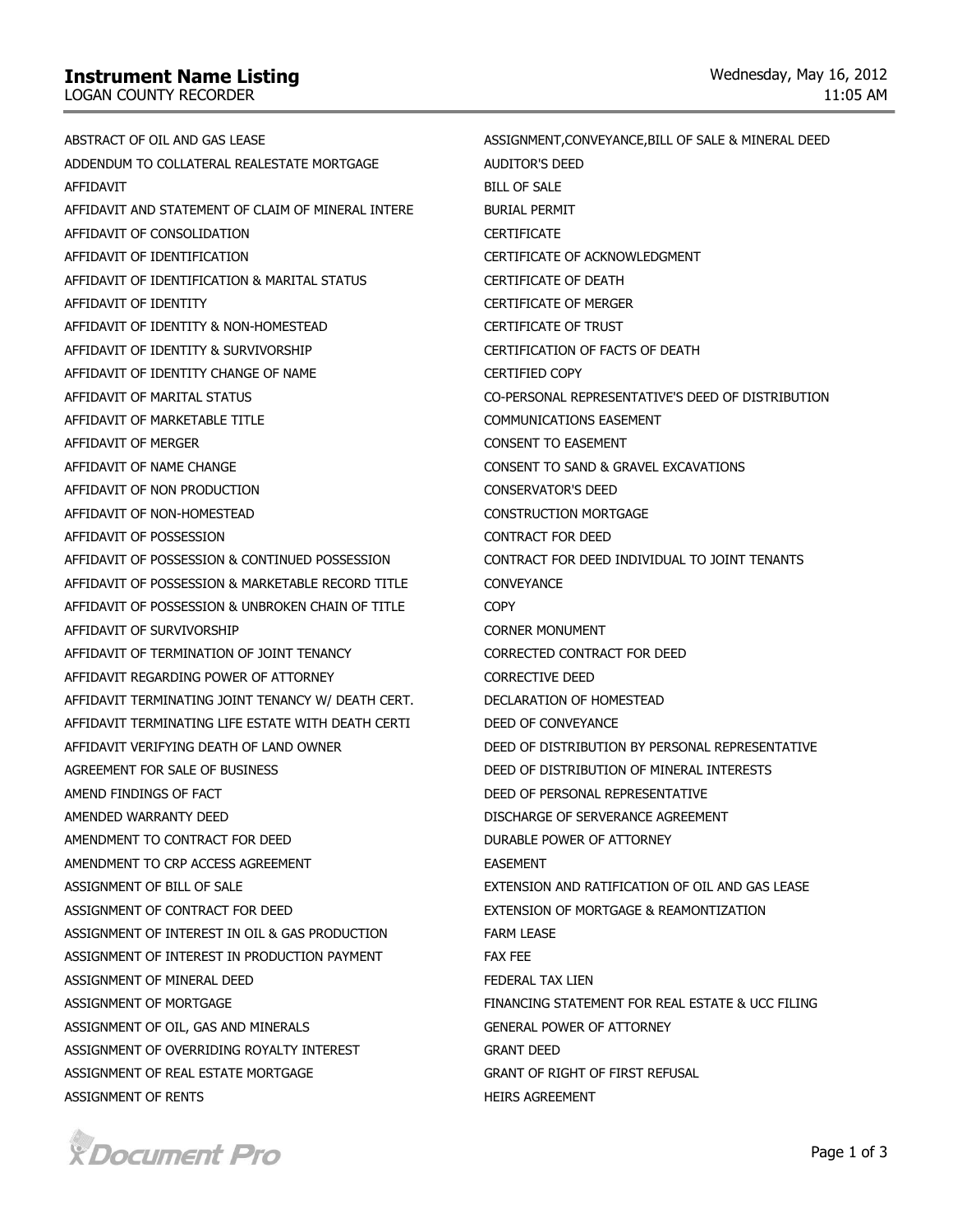## **Instrument Name Listing**

LOGAN COUNTY RECORDER

IMAGE JOINT TENANCY TERMINATION STATEMENT JUDGMENT JUDGMENT AND DECREE OF DIVORCE JUDGMENT CANCELING CONTRACT FOR DEED LAND PATENT LETTERS OF ADMINISTRATION LETTERS TESTAMENTARY LETTERS TESTAMENTARY SUBSEQUENT ADMINISTRATION LIFE ESTATE DEED LIFE TENANT TERMINATION STATEMENT LIMITED POWER OF ATTORNEY LIS PENDENS LOAN & MORTGAGE MODIFICATION AGREEMENT LOGAN COUNTY RIGHT-OF-WAY EASEMENT MAP OF SURVEY MARRIAGE LICENSE MARSHAL'S DEED MATERIAL OPTION MECHANIC'S LIEN AFFIDAVIT MECHANIC'S LIEN NOTICE MEMORANDI IM MEMORANDUM OF OPTION & LAND LEASE AGREEMENT MINERAL AND ROYALTY DEED MINERAL CONVEYANCE MINERAL DEED Misc Fee MODIFICATION OF CONTRACT FOR DEED MODIFICATION OF MORTGAGE **MORTGAGE** MORTGAGE AND ASSIGNMENT OF RENTS AND LEASES MORTGAGE CONTINUATION AFFIDAVIT MORTGAGE DEED MORTGAGE FOR NORTH DAKOTA MORTGAGE RELEASE, SATISFACTION AND DISCHARGE MORTGAGE-COLLATERAL REAL ESTATE MORTGAGE NAME AFFIDAVIT NORTH DAKOTA DOT RECEIPT FROM CLERK OF COURT NORTH DAKOTA GAME & FISH DEPT CRP ACCESS AGREEMENT NORTH DAKOTA OPEN-END MORTGAGE NOTICE AND STATEMENT OF CLAIM NOTICE OF ADVERSE CLAIM AND BANKRUPTCY FILING NOTICE OF CHANGE OF PARTNERSHIP NAME NOTICE OF CONTRACT FOR DEED NOTICE OF INTENTION TO CLAIM MECHANIC'S LIEN NOTICE OF LEASE AGREEMENT NOTICE OF LIS PENDENS NOTICE OF OPTION TO PURCHASE OIL AND GAS LEASE OIL AND GAS LEASE STIPULATION OPTION TO PURCHASE REAL PROPERTY ORDER CONFIRMING PROOF OF AUTHORITY PARCEL PLAT PARTIAL RELEASE OF ASSIGNMENT OF RENTS PARTIAL RELEASE OF MORTGAGE PARTIAL SAT OF MORTGAGE & ASSIGNMENT OF RENTS PARTIAL SATISFACTION OF REAL ESTATE MORTGAGE PERSONAL REPRESENTATIVE'S MINERAL DEED OF DISTRIBU PERSONAL REPRESENTATIVES DEED OF DISTRIBUTION PERSONAL REPRESENTATIVES MINERAL DEED PLAT PLAT OF IRREGULAR DESCRIPTION POWER OF ATTORNEY FOR FINANCES PR'S QUIT CLAIM MINERAL DEED OF DISTRIBUTION PURCHASE AGREEMENT QUALIFIED DISCLAIMER OF JOINT TENANCY PROPERTY INT QUIT CLAIM DEED QUIT CLAIM MINERAL CONVEYANCE & ASSIGNMENT QUIT CLAIM MINERAL DEED RATIFICATION AND RENTAL DIVISION ORDER REAL ESTATE & UCC FILING/UCC-3A REAL ESTATE MORTGAGE RELEASE OF ASSIGNMENT OF RENTS RELEASE OF CLAIM RELEASE OF EASEMENT RELEASE OF LIS PENDENS NOTICE RELEASE OF MORTGAGE RELEASE OF MORTGAGE AND ASSIGNMENT OF RENTS RELEASE OF PART OF MORTGAGE PREMIUM RENTAL AND RATIFICATION AGREEMENT REPORT/SEARCH REPORTS RESOLUTION RESTATED MORTGAGE, SECURITY AGREEMENT AND FINANCIN